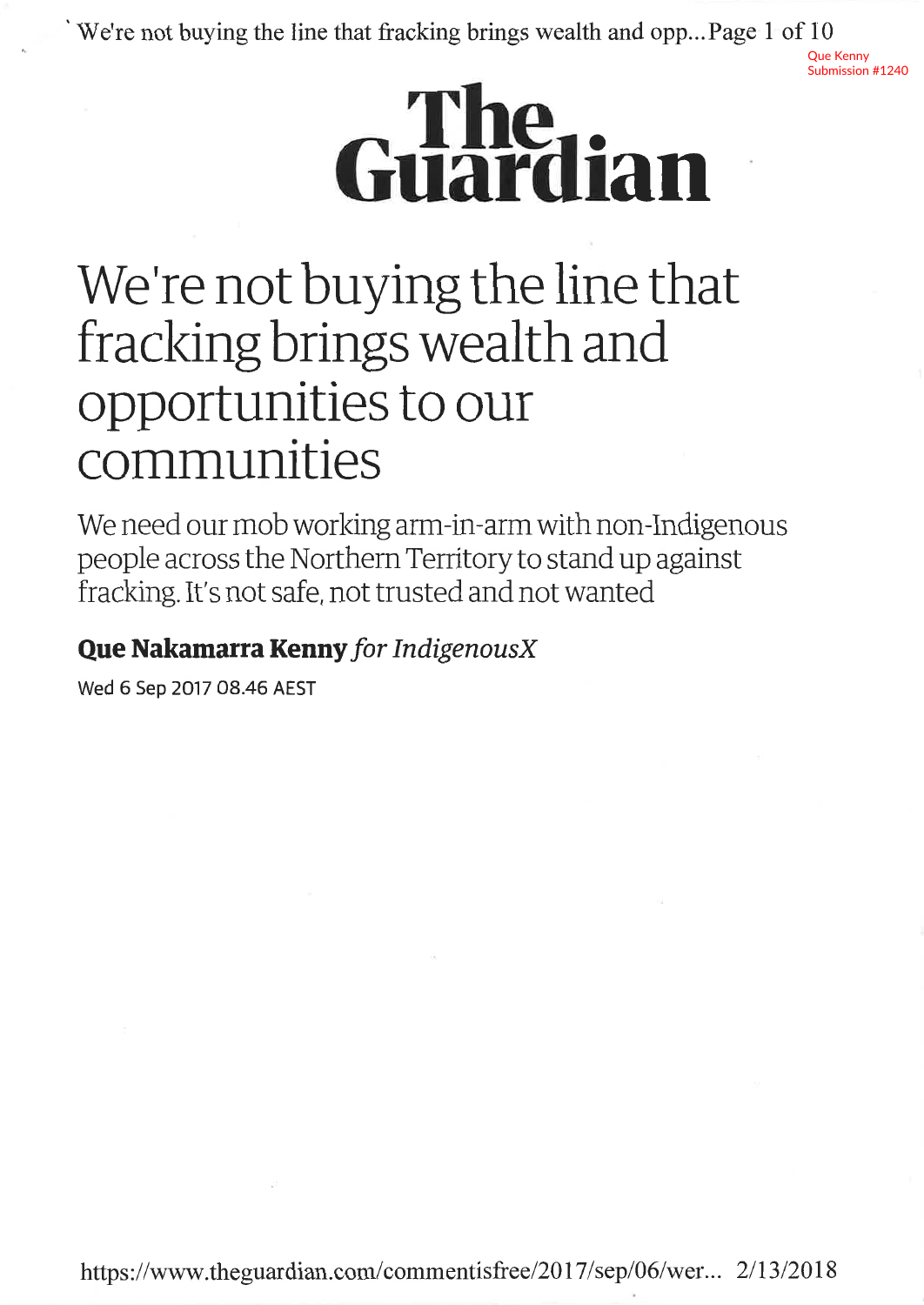We're not buying the line that fracking brings wealth and opp...Page 2 of 10



here has been a lot of talk from both the Northern Territory and federal governments recently about the rivers of royalties, jobs and other benefits they claim will come from opening up the Territory to vast newshale fracking gas fields.

This has seen 83% of the Territory's landmass swallowed by shale gas exploration applications and permits from 2011 to the current day, under both Labor and Country Liberalgovernments.

In the same period the backlash from communities and landholders living on lands threatened by these permits has been growing rapidly as more and more information comes tolight about the serious risks to land, water, air and humanhealth from fracking. These risks are now the subject of an NT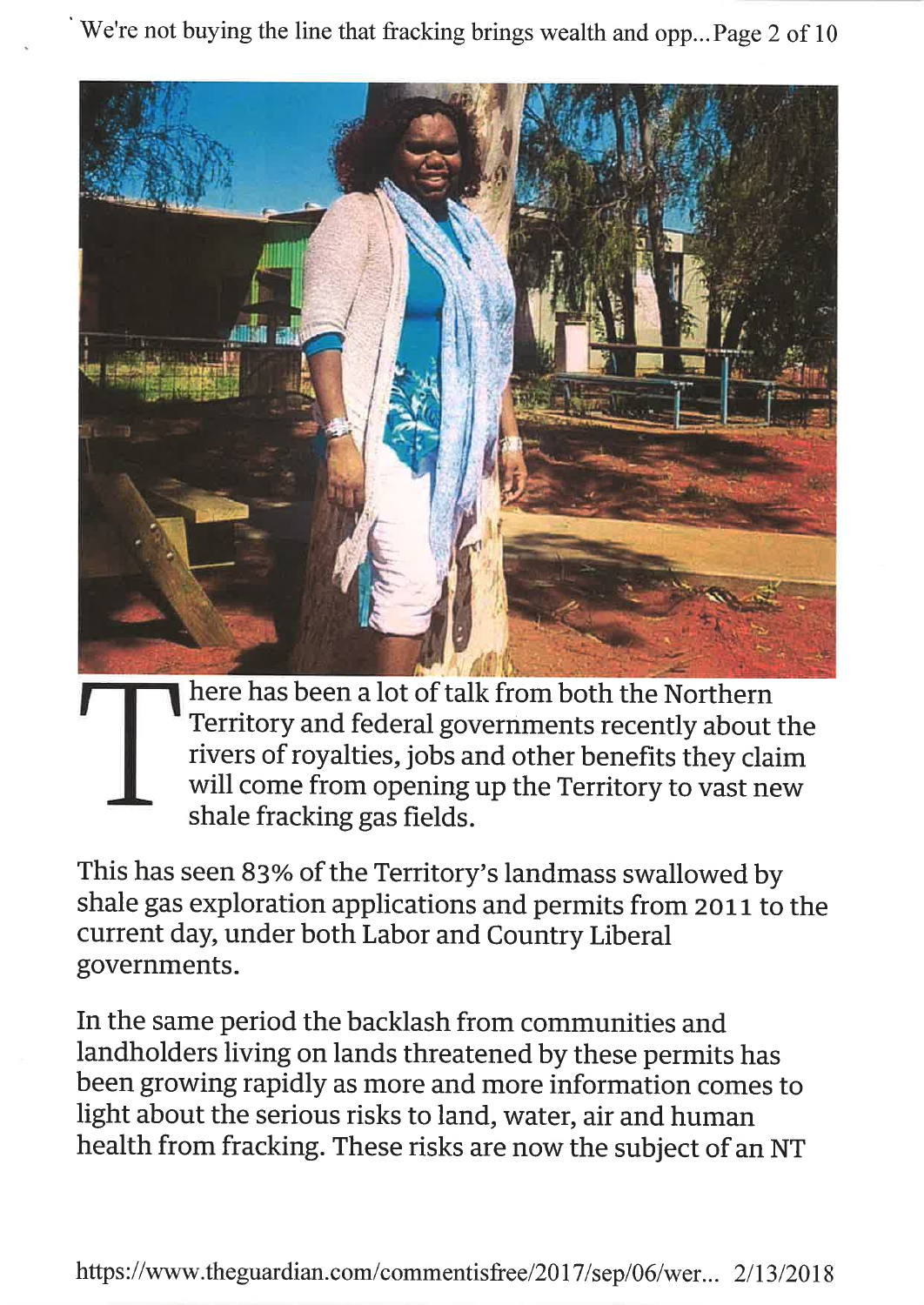We're not buying the line that fracking brings wealth and opp...Page 3 of 10

government inquiry into hydraulic fracturing, due to report atthe end of  $2017$ .

The Meerenie and Palm valley gas fields sit just west of my community Ntaria and on top of the Amadeus Basir, â deep andancient underground aquifer that supplies the only drinking water supply for Alice Springs' 25,ooo residents and thousandsof people in surrounding remote communities.

In an arid region like Central Australia water is of critical importance to the survival of people, plants, animals and whole townships and industries like pastoralism, farming and tourism.It is estimated that, at current extraction rates, the aquifercontains just over 2oo years worth of "good" water supply left.

As the fracking debate heats up in the NT the government andthe gas companies like to repeat the claim that fracking has occurred "safely" in these gas fields for decades. But theseclaims are simply not true.

The Alice Online News quotes Dr John Childs, former NT government water controller, discussing a litany of unresolved incidents in the Meerenie, including corroded well pipes and leaking pipelines spilling oil below ground into the Amadeusaquifer, and highly saline (salty) water - a usual by-product of gas production - being kept in unlined evaporation ponds toleach back into the water table.

Childs said there was "no getting over" the fact that early wells at Mereenie had been "drilled on the cheap, with corrosion of pipes and wells likely, with the risk of contaminating our subsurface aquifers."

The Central Land Council also gave evidence to the NT frackinginquiry recently, citing an incident at Mereenie where hypersaline water was brought to the surface by the companyunintentionally drilling into an aquifer. This water then had to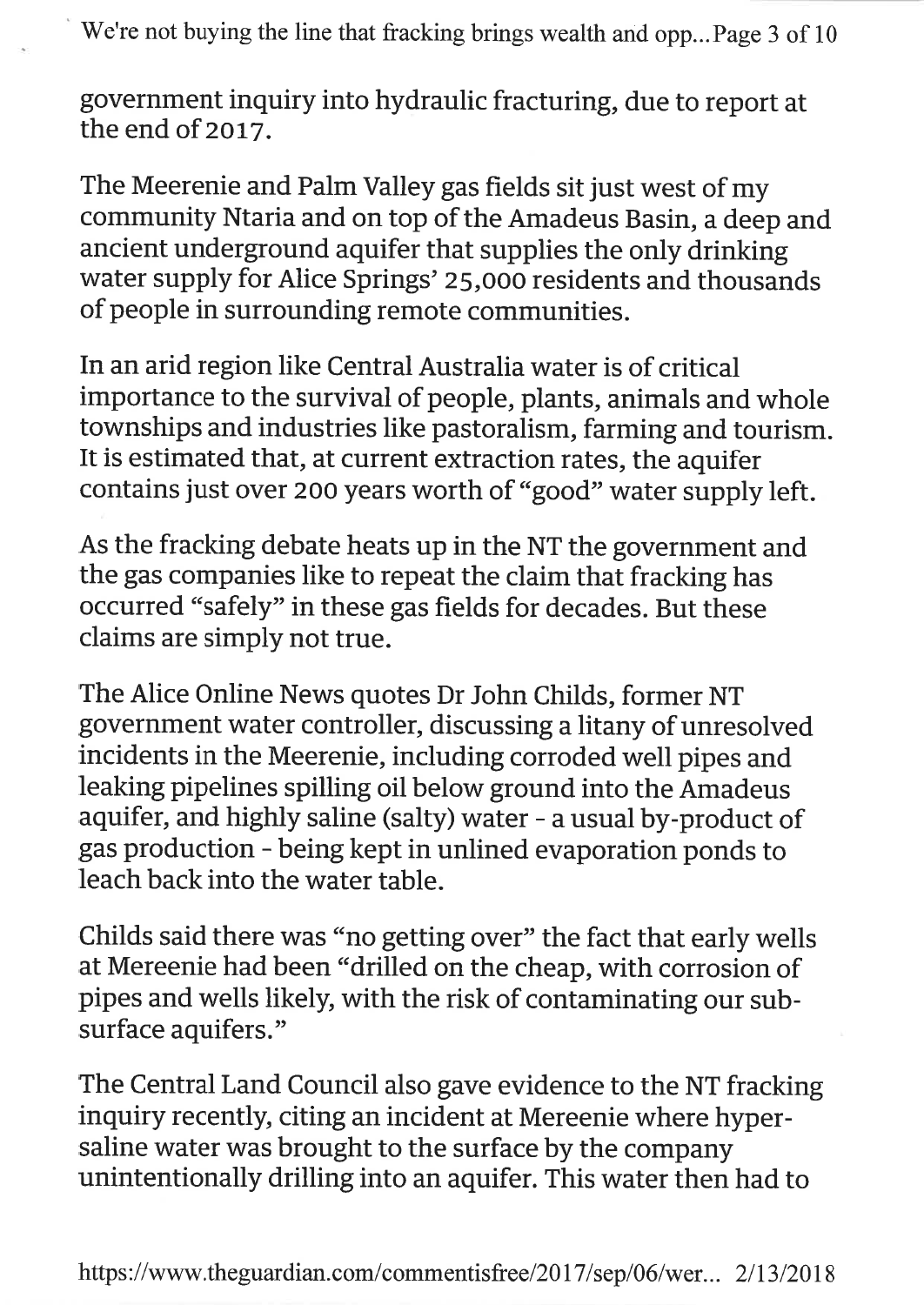We're not buying the line that fracking brings wealth and opp...Page 4 of 10

be disposed of and was taken to Lake Lewis, a nearby salt pan, and simply dumped.

They recommended that more strategic assessment of water resources is needed across NT before petroleum approvals and agreements are entered into. Too late, considering the gas rush and land acquisition is already well advanced, particularly on native title land where our people don't have the right to say noto mining access.

At our sacred Kaporilya Springs every big rain now brings this contaminated waste water flooding downstream of Mereenie. Residue from the waste can still be seen there today, and the springs, which have been there for millenia, have suddenlystarted to dry up in recent years.

To date there has been no information given to our communitiesabout the impacts of decades of experimental fracking at Mereenie, but its legacy requires thorough investigation and public reporting to allow us to determine the true risk of thesetypes of activities.

We don't know whether explosions caused by fracking underground have caused the water to divert from the Springs,because no public reporting is available, but four decades onNtaria remains one of the most neglected communities in Australia. Any wealth extracted from our lands has been stripped away by a mining and gas industry that is over 83% foreign owned, and the drip feed of royalties to a small few inour community has created much conflict, with no overallbenefit.

The image below from a cover of the 1969 edition of the InlandReview shows a napalm explosion being used on one well inMereenie, citing the benefits that a new era of frackingtechnology would bring to Central Australia.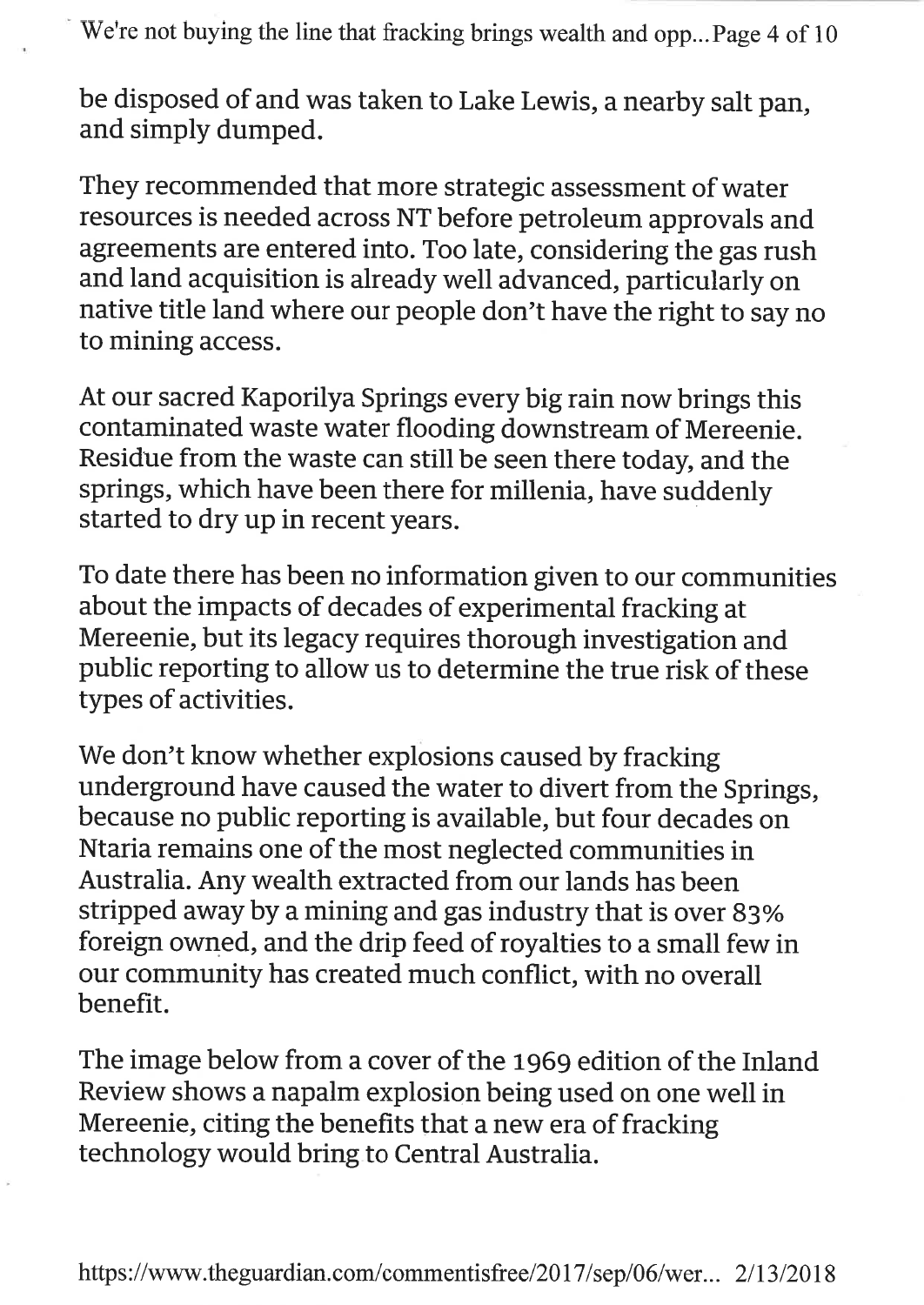We're not buying the line that fracking brings wealth and opp...Page 5 of 10



Cover of The lnland Review showing anapalm explosion used on a well in Mereenie Photograph: IndigenousX

Experimental gas mining and fracking has been occurring onour lands since 1967, but since then no lessons appear to have been learnt. outlets like the NT News are calling fracking a "bonanza" opportunity and Appea, the gas industry's peak lobby group continues to threaten that without fracking, the NTeconomy will simply collapse.

But is anyone else buying the line that fracking can bring wealthand opportunities to our communities?

<sup>I</sup>knew that across Central Australia attitudes against fracking are so strong that it was one of the key reasons the former-ChiefMinister Adam Giles lost his CLP stronghold seat in Alice Springs. But I wanted to see what other Territory communitieswere saying. So, at their invitation I set out to visit and hear from them firsthand during the NT Government's FrackingInquiry community consultations last month.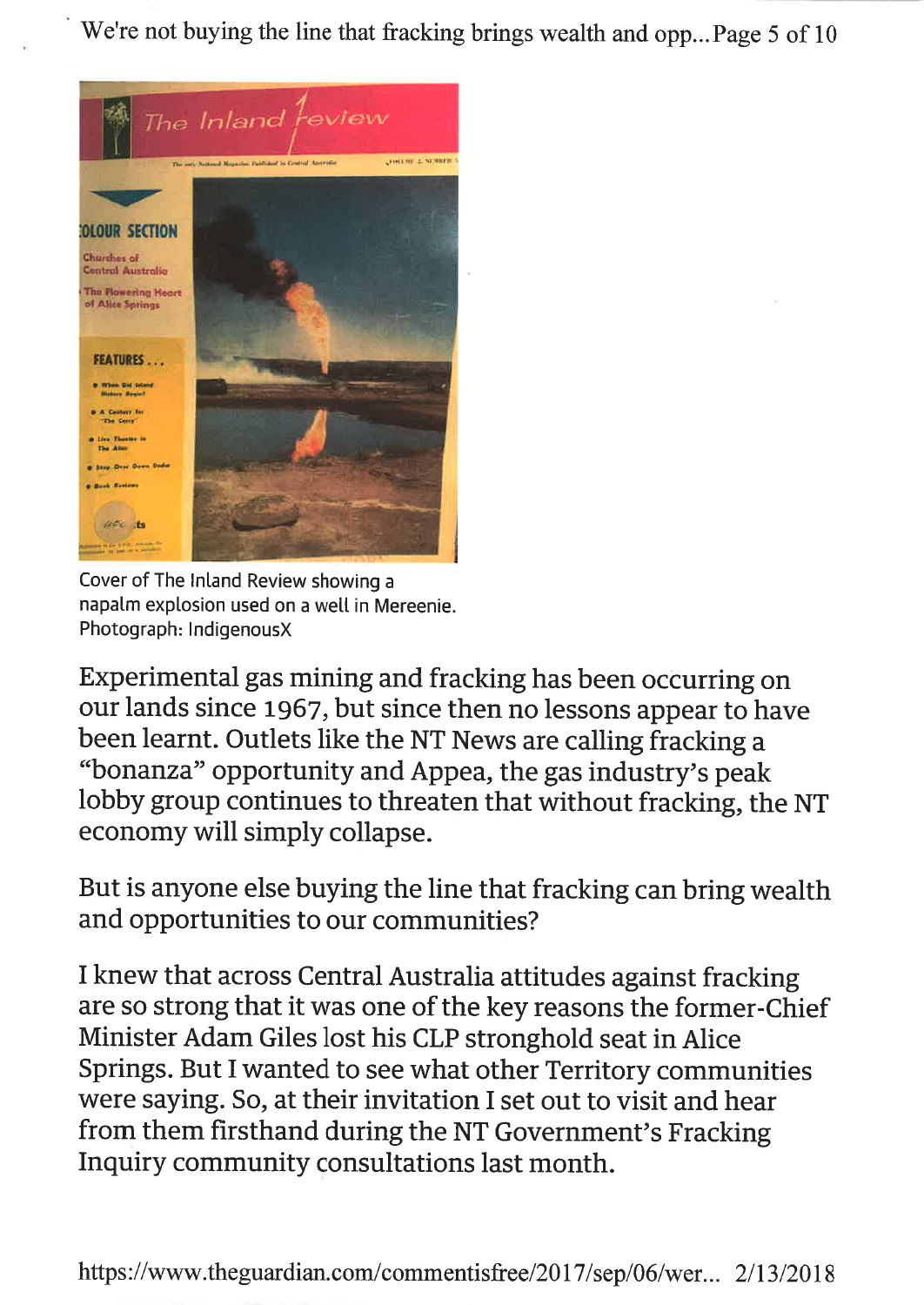We're not buying the line that fracking brings wealth and opp...Page 6 of 10

At our first stop in Tennant Creek we saw the early constructionsigns of the Northern Gas Pipeline, designed to run from Tennant Creek's existing gas compression station to Mt Isa anddeliver Territory gas to the East coast and international markets. waramunguand wakaya Traditional owners have criticised the consultation process leading to the pipeline'sapproval, reporting that the proponent Jemena and the Northern and central Land councils did not disclose the pipeline's reliance on new fracked gas reserves for its viability, even under direct questioning by concerned traditional owners,while simultaneously telling the business community of itsaspirations to transport fracked gas.



Northern Gas Pipeline construction underwaynear Tennant Creek. Photograph:lndigenousX

Waramungu Traditional Owner Dianne Stokes says the groups want a guarantee from the NT Government that the pipeline will only carry existing excess conventional gas reserves, not frackedgas. While these demands were supported by the NT Laborparty's 2017 conference, so far NT Energy Minister Ken Vowles has refused to act on the resolution, leaving the door open to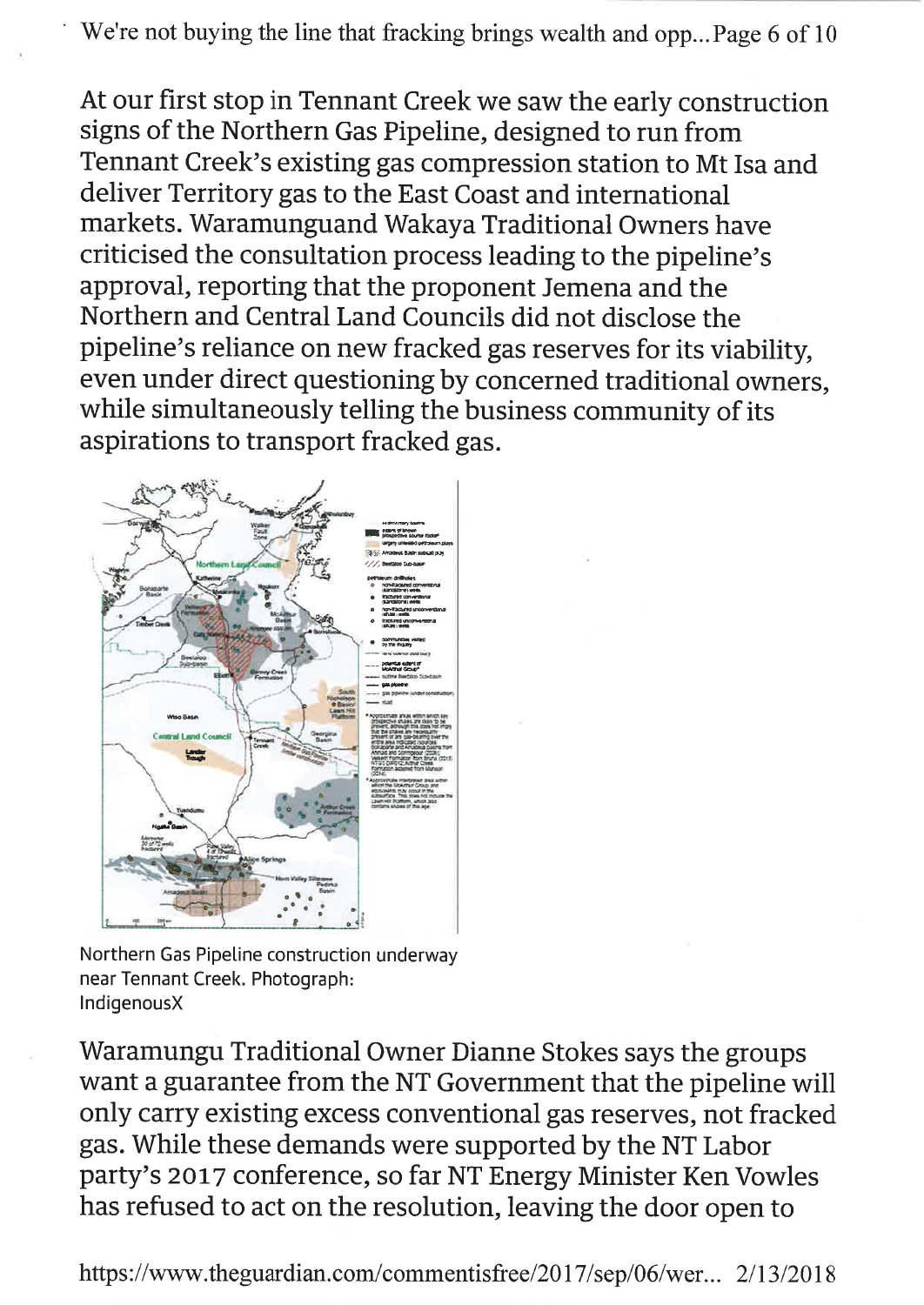We're not buying the line that fracking brings wealth and opp...Page 7 of 10

the risk the pipeline is a Trojan Horse for the fracking industry'sexpansion.

In Elliot, 250kms north, I met with Eleanor Dixon, lead singer of the band Rayella and her family at Marlinja community who had just given evidence to the Fracking Inquiry and were busy organising for an historic gathering planned for October, Kudij Karrilyi - Stand Strong for Country. The gathering is planned toreconnect families from across the region with ancient song lines that are carried through the surface and underground waterways and are under threat from plans by gas giants origin, Santos and Pangea to open up new fracking gas fields across theregion, or what the companies are calling the Beetaloo sub-Basin.

Eleanor said that if these gas fields went ahead it wouldn't justcompromise the region's critical water supplies but would release huge methane gas and carbon emissions that scientists have warned would outstrip the climate damage of even Adani'scontroversial Carmichael mega-coal mine proposal.



Mangarrayi and Alawa traditionaI owners.Photograph: IndigenousX

Further north in the Roper River region communities of Mataranka and Jilkminngan the signs of a strong fight against fracking were everywhere. The region's Mangarrayi and Alawa Traditional Owners are adamant that fracking permits granted by the Giles Government to mining magnate Gina Rinehart wereissued without consultation or consent and must be scrapped.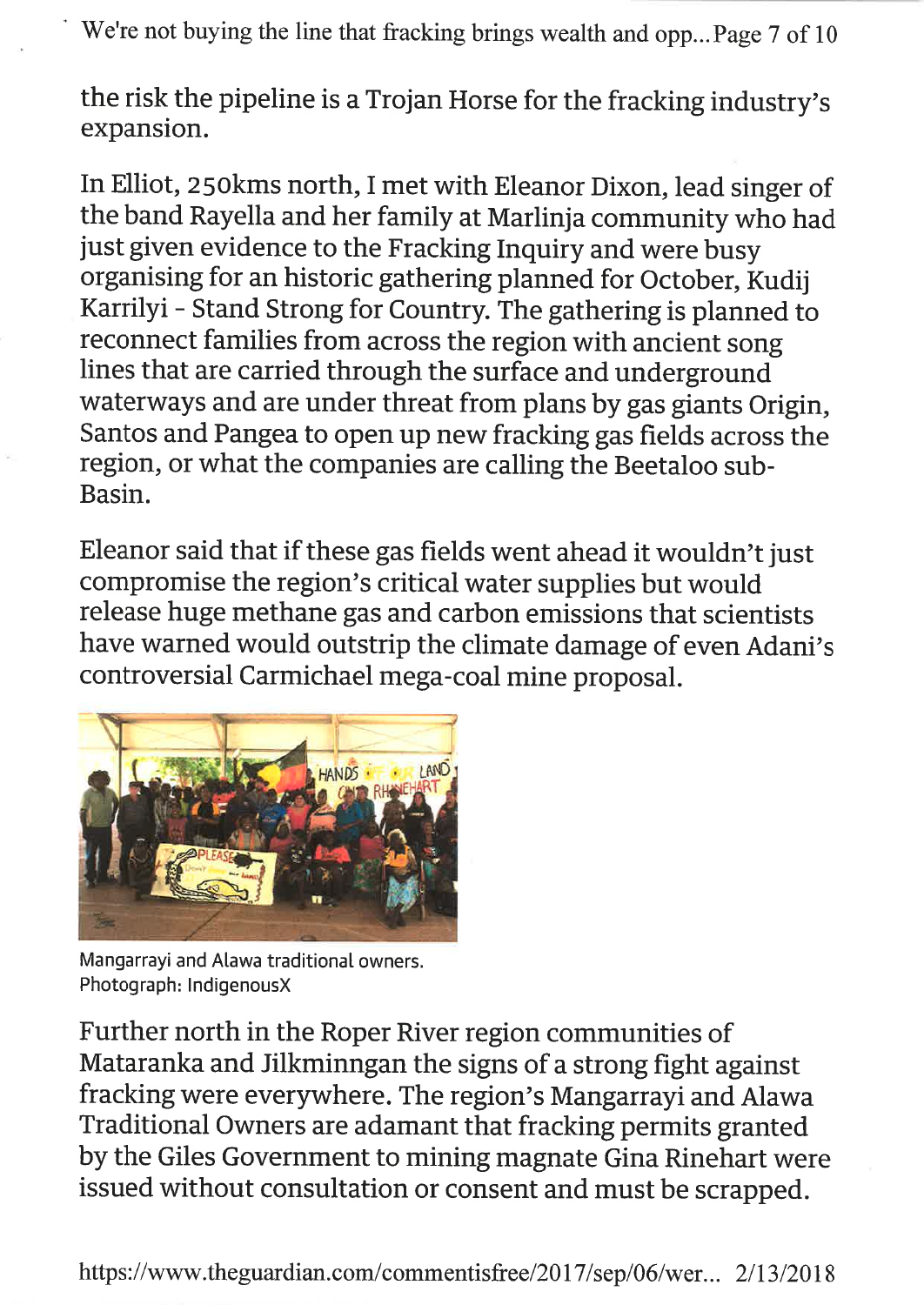We're not buying the line that fracking brings wealth and opp... Page 8 of 10

Led by Senior Mangarrayi woman Shelia conway, who at 85 isstill a formidable spokeswoman, the group gave evidence of what they called a "dirty fracking deal" and called for AdamGiles, who is now working for Rhinehart's Hancock Prospecting to be investigated by the new NT anti-corruption commission ata large meeting in Jilkminngan. The outpouring of defiance tothe imposition of fracked gasfields across the Territory is massive and growing. It is best captured in the quote from theNT fracking inquiry's draft report: "Overwhelmingly, the message received from the people was that fracking was notsafe, was not trusted and was not wanted in the NT."



Que Nakamarra Kenny and TC pipeline. Photograph: IndigenousX

<sup>I</sup>saw how strong these feelings are myself as I spent the last fewweeks visiting the Territory's regional, remote and urban communities where thousands of people are turning out to call for a fracking ban. While it is important that everyone who caresfor country and our water continue to make their voices heard throughout the fracking inquiry, chair justice Rachel Pepper has made it clear they will be leaving the question of whether or notto ban it up to the NT government.

But as the chief minister Michael Gunner and mines and energyminister Ken Vowles continue to erode Territorian's faith by funding and addressing onshore gas industry conferences andrefusing to meet with concerned communities, we can becertain that relying on them to make a decision in the best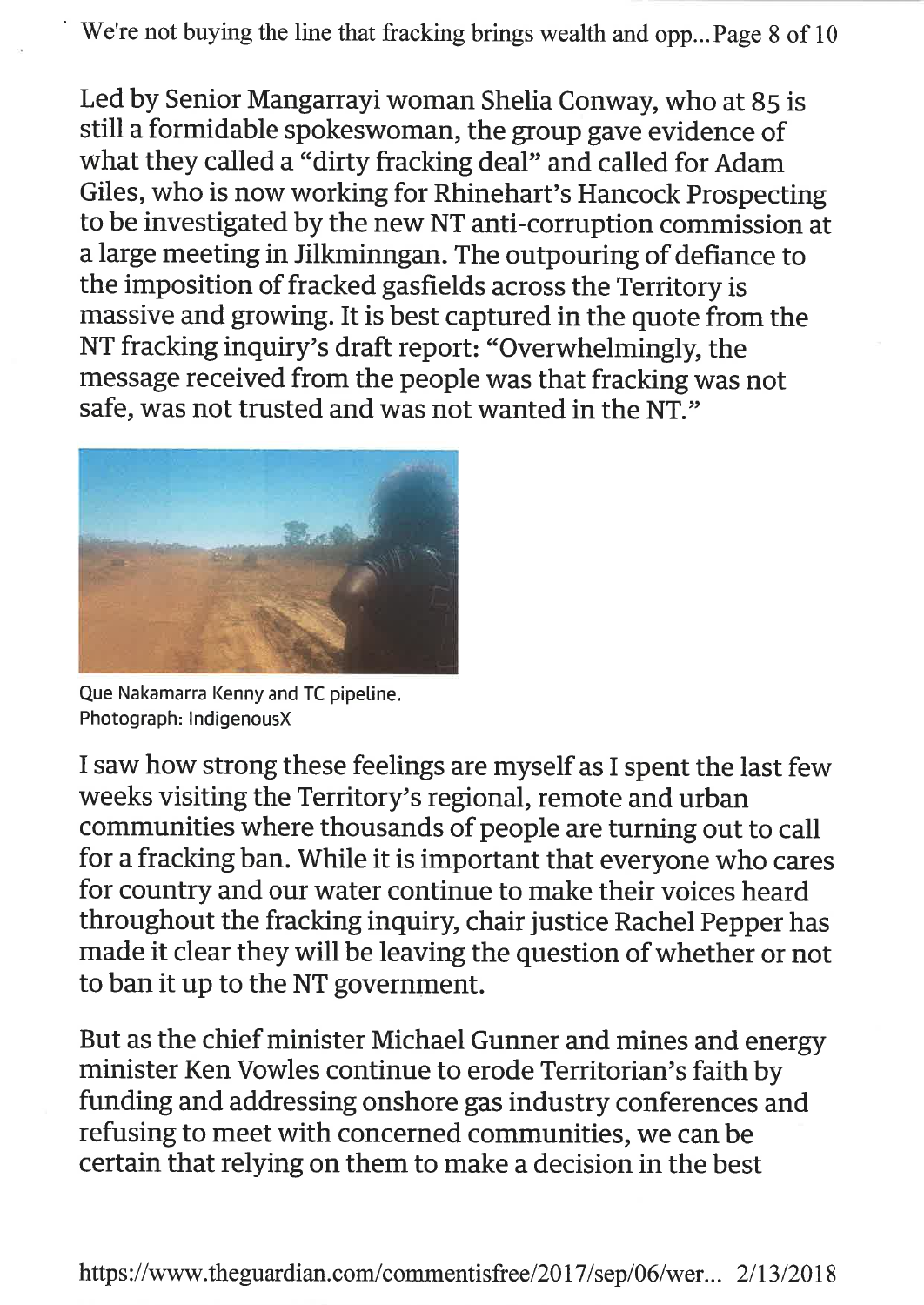interests of all Territorians is a high-risk strategy for protectionof our land and water.

Instead we need a powerful movement of the people - our mobworking arm-in-arm with non-Indigenous people across theTerritory to stand up and speak out for nothing less than apermanent fracking ban.

Over the last two weeks in my journey I have seen the seeds of this movement everywhere. I have met hundreds of people from all walks of life standing up and working together to keepour land and water safe for the next generation. I have seen young mob finding their feet and their voice to speak out toprotect country, guided by our elders.

The strength of this movement is its powerful vision for a united Territory; one in which none of our communities are neglected,none of our people are forced to make a toxic trade-off for essential services by making bad deals with fracking and fossilfuel companies, and our natural resources are shared andpreserved for the future.

By comparison, the gas companies have nothing to offer our communities. This is why I'm part of the fight, and this is whywe will win.

Guardian Australia is proud to partner with Indigenousx to showcase the diversity of Indigenous peoples and opinions fromaround the country.

## Since you're here ...

 $\ldots$  we have a small favour to ask. More people are reading the Guardian than ever but advertising revenues across the media are falling fast. And unlike many news organisations, we haven't put up a paywall - we want to keep our journalism as open as wecan. So you can see why we need to ask for your help. The Guardian's independent, investigative journalism takes a lot oftime, money and hard work to produce. But we do it because we